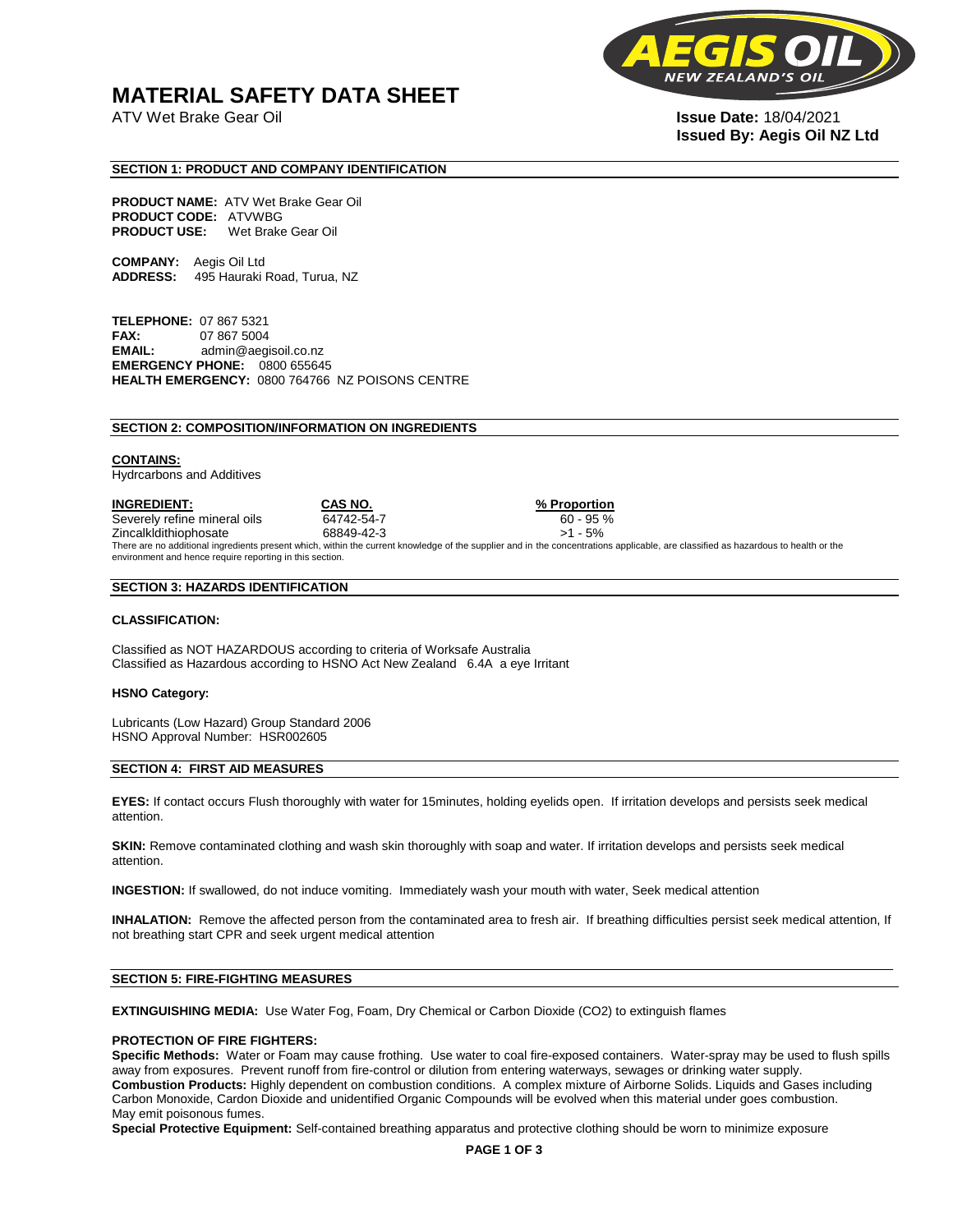# **MATERIAL SAFETY DATA SHEET**



**Issued By: Aegis Oil NZ Ltd** 

#### **SECTION 6: ACCIDENTAL RELEASE MEASURES**

**SPILL MANAGEMENT:** Eliminate all sources of ignition in the vicinity of the spilled material. Stop the leak if safe to do so. Contain and absorb with suitable absorbent material. Collect material and place into a suitably sealed and labeled container – Dispose of in the manner consistent with applicable regulations. Observe precautions in Exposure Controls/Personal Protection. Avoid breathing vapours and contact to the skin and eyes

**NOTIFICATION PROCEDURES:** Report spills as required to appropriate authorities Local Environment, Health Officer, Area Water Authority and or Fire Brigade/Police

#### **SECTION 7: HANDLING AND STORAGE**

**PRECAUTIONARY MEASURE:** Keep out of the reach of children

**GENERAL HANDLING:** Avoid contamination of the soil or releasing this material into sewage and drainage systems and bodies of water **STOREAGE:** Do not store in open or unlabeled containers. Store in a well ventilated place away from ignition sources, Strong Oxidizing Agents, Food Stuffs and Clothing. Keep closed when not in use or empty

**OTHER PRECAUTIONS:** Misuse of empty containers can be hazardous. Do not cut, weld, heat or drill. Do not pressurize or expose to open flame or heat. Keep closed when not in use or empty. Dispose of in the correct manner

#### **SECTION 8: EXPOSURE CONTROLS/PERSONAL PROTECTION**

#### **ENGINEERING CONTROLS:** Use in a well ventilated area

**VENTILATION:** Natural ventilation should be sufficient**,** however where vapours or mists are generated the use of a local exhaust system is recommended.

**RESPIRATORY PROTECTION:** No respiratory protection is normally required. Where ventilation is inadequate and vapours and/or mists are generated the use of an approved respirator with organic vapour/particulate filter complying AS/NZ1715 and AS/NZS 1716 is recommended. **EYE PROTECTION:** Avoid contact with eyes. Normal industrial eye protection practices should be employed

**SKIN PROTECTION:** No special protective clothing is required. Wear Gloves of impervious material if handling material for prolonged periods and chemical resistant Apron where clothing is likely to be contaminated is recommended.

**WORK HYGIENIC PRACTICES:** Good Personal hygiene practices should be followed

#### **EXPOSURE GUIDELINES:**

| <b>Component</b> | <b>Country.Agency</b> | <b>TWA</b>          | <b>STEL</b>    | Ceilina | <b>Notation</b>          |
|------------------|-----------------------|---------------------|----------------|---------|--------------------------|
|                  |                       |                     |                |         |                          |
| Oil Mist         | New Zealand           | 5 <sub>mq</sub> /m3 | $10$ mg/m $3-$ |         | $\overline{\phantom{a}}$ |

Consult local authorities for the appropriate values

#### **SECTION 9: PHYSICAL AND CHEMICAL PROPERTIES**

**Attention: The data below are typical values and do not constitute a specification** 

**COLOUR:** Amber **ODOUR:** Mineral Oil Odour **ODOUR THRESHOLD:** Not Establish **PHYSICAL STATE:** Liquid **BOILING POINT:** >220 ºC **SOLUBILITY:** Insoluble **SPECIFIC GRAVITY:** Typically 0.865 g/mL **VAPOUR PRESSURE:** Expected to be <0.0005 kPa @ 20 ºC **VAPOUR DENSITY:** >2.0 **KINEMATIC VISCOSITY:** Typically 15 cSt @ 100 ºC **FREEZING POINT: Not Establish FLASH POINT:** > 232 ºC **FLAMMABILITY:** Not Establish